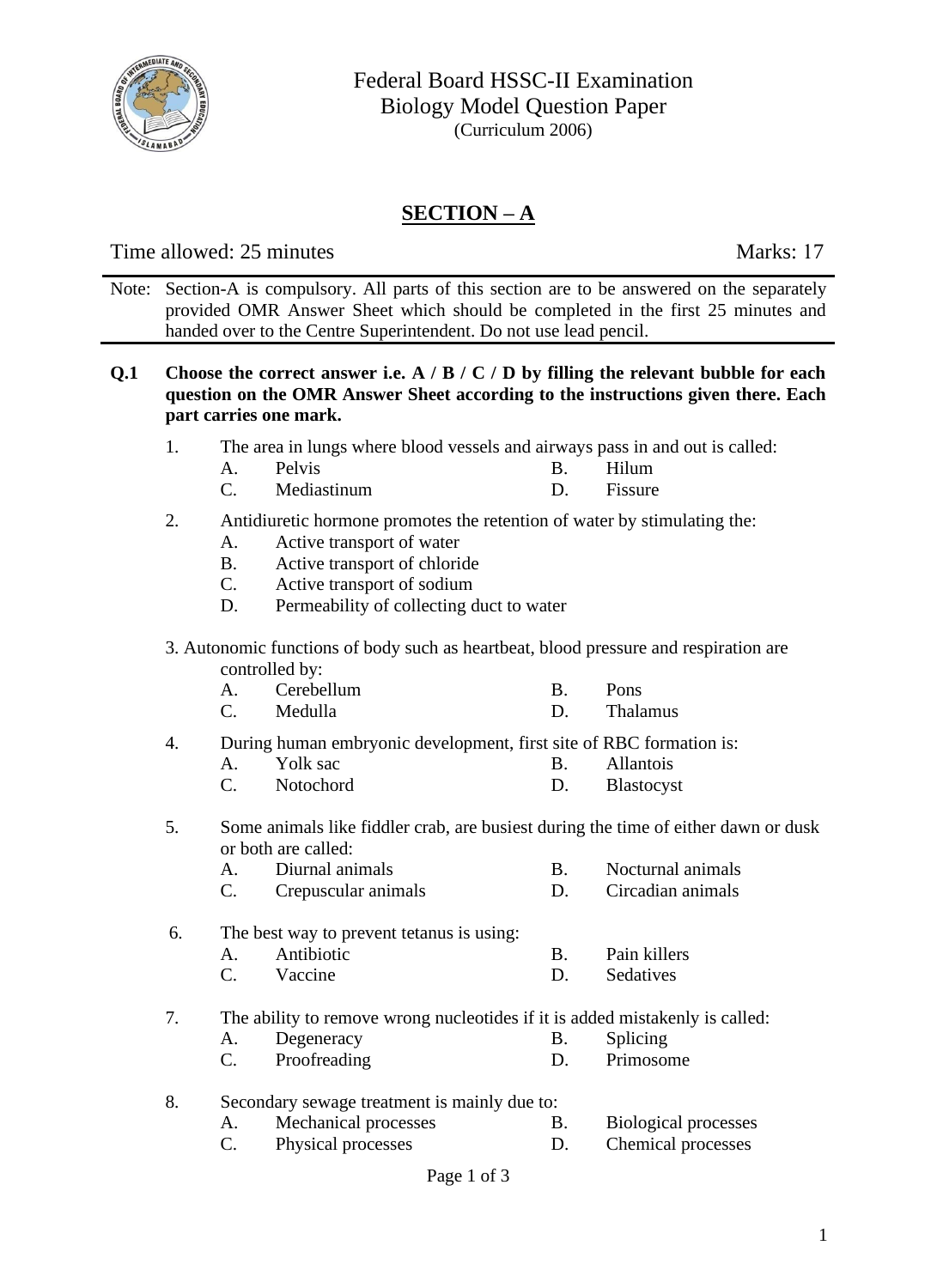9. Vasa recta is the cluster of capillaries present in the nephron of human beings. It is derived from "X" and surrounds "Y", where "X" are arterioles and "Y" are tube like structures. Which of the following correctly identifies "X" and "Y"?

| <b>Efferent</b> arterioles | Proximal convoluted tubule |
|----------------------------|----------------------------|
| Afferent arterioles        | Proximal convoluted tubule |
| <b>Efferent</b> arterioles | Loop of Henle              |
| Afferent arterioles        | Loop of Henle              |

- 10 Which tRNA can bind at mRNA codon UGA?
	- A. tRNA with anticodon ACU B. tRNA with anticodon ACT
	- B. tRNA with anticodon TGA D. tRNA with anticodon TCU
- 
- 11. The diagram shows a simple reflex arc. Which labelled part has neuron cell bodies and nonmyelinated parts of nerve fibre? Answer: C



- 12. Which one is not related to insulin?
	- A. It promotes glycogenosis.
	- B. It inhibits gluconeogenesis.
	- C. It's under secretion causes glycosuria.
	- D. It's under secretion causes hypoglycaemia.
- 13. I. Globular proteins
	- II. Thin thread-like structures
	- III. Wound around actin filaments

The feature(s) which describes tropomyosin is/are:

- A. I only B. III only
- C. II and III D. I and III
- 14. Which of the following recombinant DNA technology tool is incorrectly paired with its use?
	- A. Restriction endonuclease -------- production of RFLP
	- B. DNA ligase ------- production of sticky ends in restriction fragments
	- C. Reverse transcriptase -------- production of cDNA
	- D. PCR --------- gene amplification
- 15. What are phenotypes of parents of a colour blind son and non-carrier daughter with normal colour vision?

| Father       | Mother       |
|--------------|--------------|
| Carrier      | Normal       |
| Colour blind | Carrier      |
| Normal       | Carrier      |
| Normal       | Colour blind |

16. Which of the following is the palindromic sequence?

| A. GATC | GGTT        |
|---------|-------------|
| C CGAT  | <b>TTCC</b> |

Page 2 of 3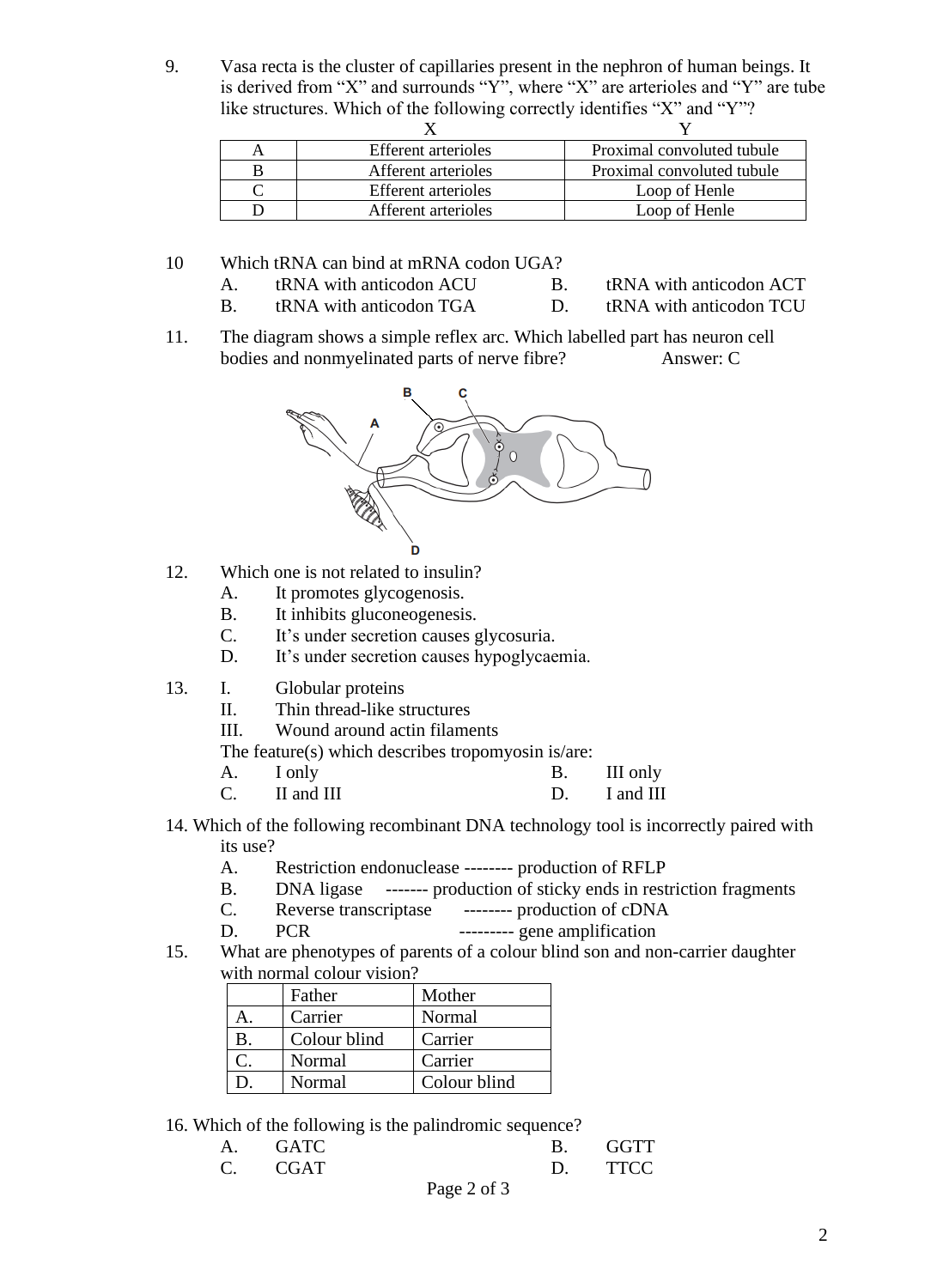17. The diagram shows an aquatic food web.



Which statement is correct?

- A. There are two producers and three herbivores.<br>B. There are two primary consumers and two second-
- There are two primary consumers and two secondary consumers.

\_\_\_\_\_\_\_\_\_\_\_\_\_\_\_\_\_\_\_

- C. There are three producers and two primary consumers.<br>D. There are two herbivores and two tertiary consumers.
- There are two herbivores and two tertiary consumers.

| $Sr.$ # | <b>Correct Option</b> | $Sr.$ # | <b>Correct Option</b>       |
|---------|-----------------------|---------|-----------------------------|
|         |                       | 10      |                             |
|         |                       |         | $\mathcal{C}_{\mathcal{C}}$ |
|         | $\mathsf{\Gamma}$     | 12      |                             |
|         |                       | 13      | $\mathsf{\Gamma}$           |
|         |                       | 14      |                             |
|         | $\mathcal{C}$         | 15      | $\mathsf{\Gamma}$           |
|         |                       | 16      |                             |
|         |                       |         |                             |
|         |                       |         |                             |

## **Answer Key SECTION-A**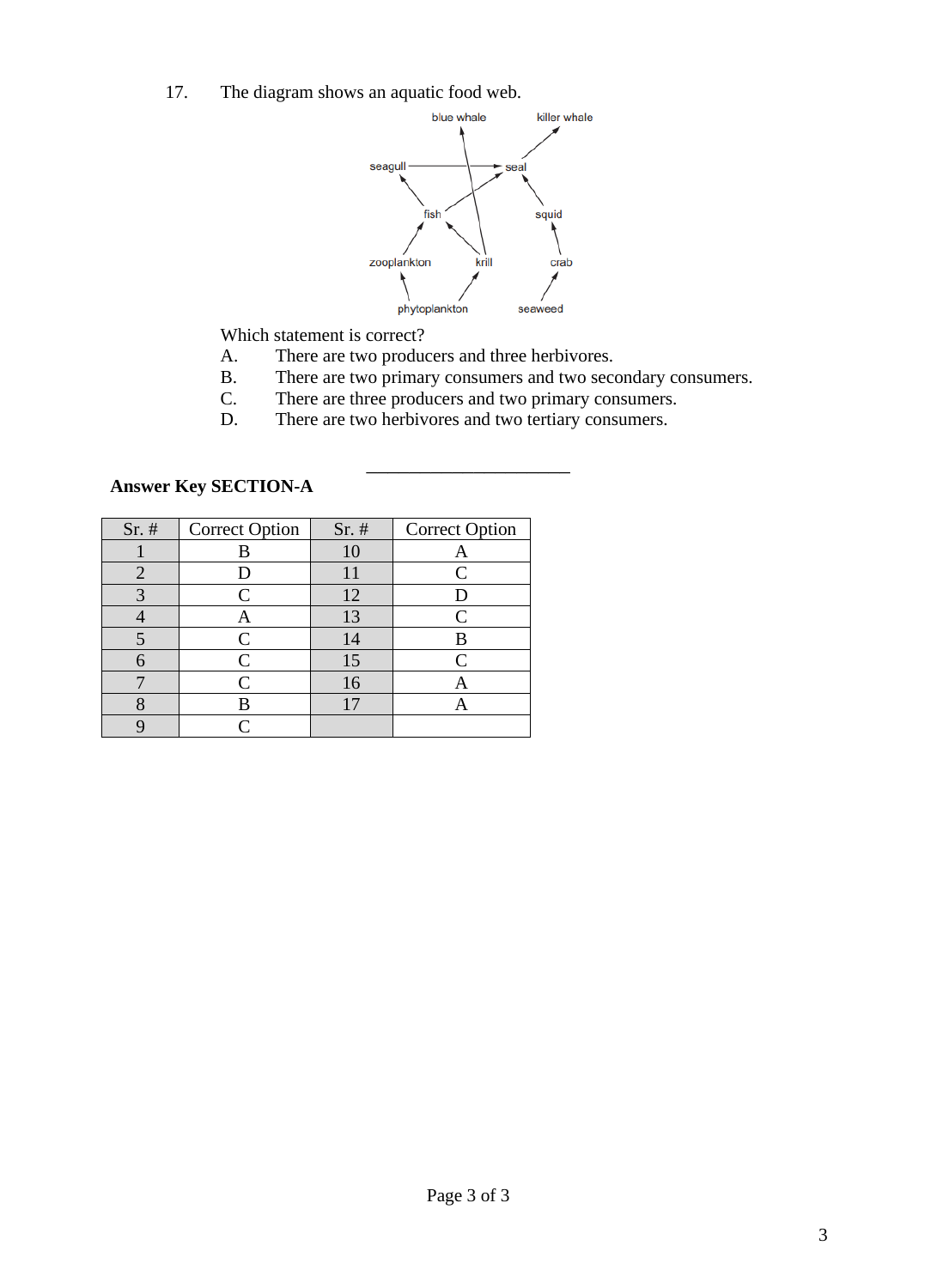

Federal Board HSSC-II Examination Biology Model Question Paper (Curriculum 2006)

Time allowed: 2:35 hours Total Marks: 68

# **SECTION – B** (Marks 42)

**Q.2** Attempt any **FOURTEEN** parts from the following. All parts carry equal marks.

 $(14 \times 3 = 42)$ 

#### **i. What are osmoregulators? How do they adapt in fresh water? Give example.**

**Answer:** The organisms which can maintain internal osmotic concentration different from the surrounding medium. They are hypotonic or hypertonic to surrounding environment e.g. fresh water animals and most marine vertebrates.

Fresh water osmo-regulators face problem of excess water in their bodies being living in hypotonic environment along with problem of salts deficiency.

- They produce large volume of diluted urine
- Actively reabsorb salts and ions through kidneys and ionocytes in skin and gills
- They eat diet rich in salts and ions.

#### **ii. Name cranial and facial bones with paired and unpaired classification.**

#### **Answer**: **Cranial bones:**

There are 8 cranial bones, 2 paired and 4 unpaired

| <b>Paired bones:</b> | <b>Unpaired bones:</b> |
|----------------------|------------------------|
| Parietal bones       | Frontal bone           |
| Temporal bones       | Occipital bone         |
|                      | Ethmoid bone           |
|                      | Sphenoid bone          |

#### **Facial bones:**

There are 14 facial bones, 6 paired and 2 unpaired.

| <b>Paired bones</b> | <b>Unpaired bones</b> |
|---------------------|-----------------------|
| Maxilla             | Mandible              |
| Zygomatic           | Vomer                 |
| <b>Nasal</b>        |                       |
| Lacrimal            |                       |
| Palatine            |                       |
| Inferior concha     |                       |

#### **iii. List the roles of the components of limbic system in human brain.**

**Answer: Limbic system:** The limbic system is located as an arc between thalamus and just under cerebrum, which produce our most basic and primitive emotions, drives and behaviors. It consists of:

1. Hypothalamus 2. Amygdala 3. Hippocampus

#### **Roles of components of Limbic system**

• **Hypothalamus:** The hypothalamus through its hormone production and neural connection acts as major coordinating center between neurons and endocrine. It maintain homeostasis and contain centers for regulating hunger, sleep, thirst, body temperature, water balance and blood pressure, menstrual cycle and sleep wake cycle.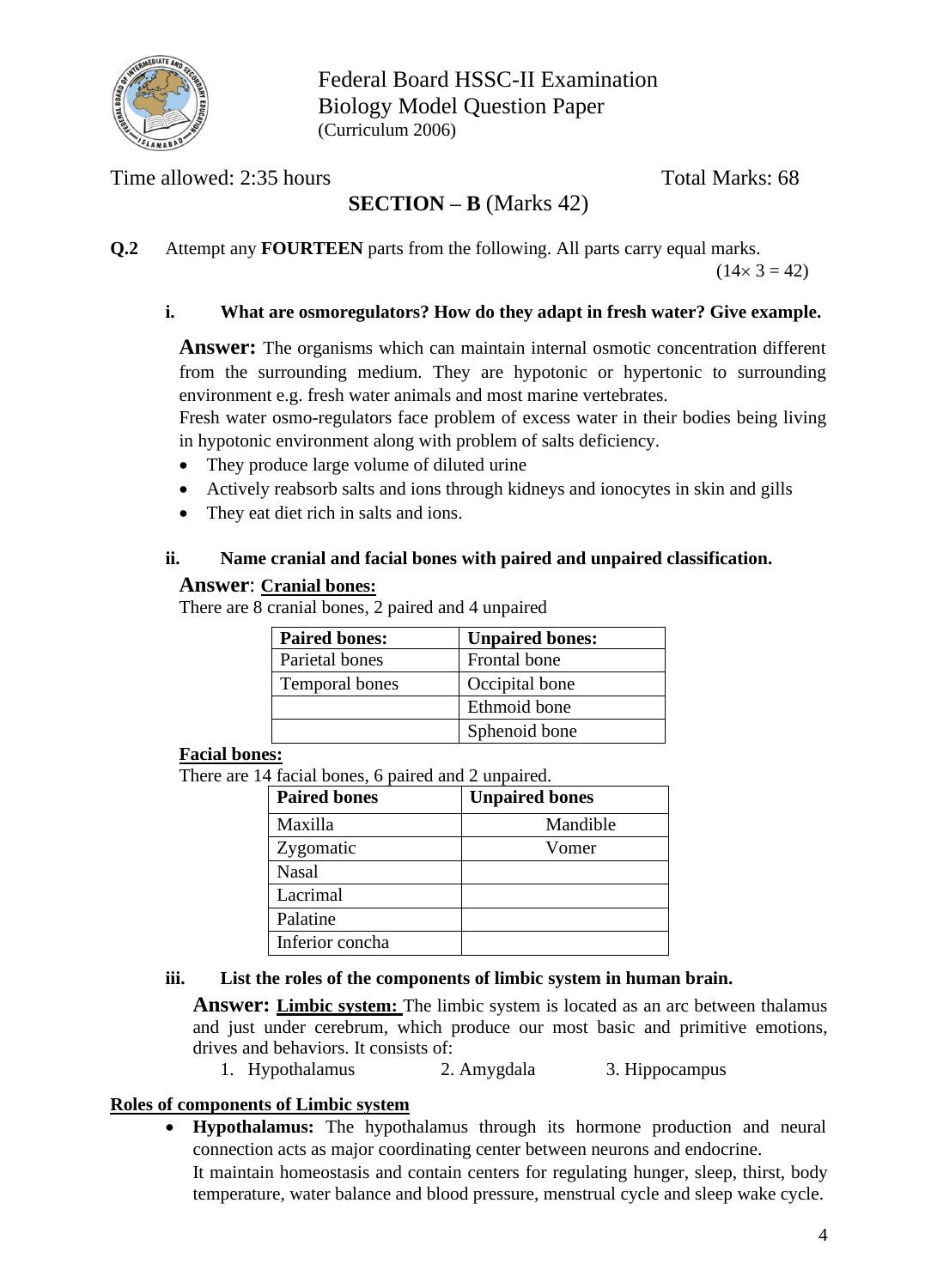- **Amygdala:** It produces sensation of pleasure, punishment, love, hate, rage, altruism, fear, rage and sexual arousal.
- **Hippocampus:**It is very important in converting short term memory into long term memory.
- **iv. What are the different types of hormones on the basis of their chemical nature?**

**Answer: Types of hormones on the basis of chemical nature:** Chemically hormones belong to following 5 categories:

- **Proteinous hormones:** e.g. Somatotropic hormone (STH), Thyroid stimulating hormone (TSH), Gonadotropic hormones (GH)
- **Amino acids derivatives:** e.g. Thyroxin
- **Peptide Hormones:** e.g. Melanocyte stimulating hormone (MSH)), Adrenocorticotrophic hormone (ACTH), Oxytocin, Vasopressin, Calcitonin and Parathormone
- **Steroid Hormones:** e.g. Cortisol and Aldosterone, Estrogen, Progesterone and Testosterone.
- **Catecholamine:** Adrenaline and Noradrenaline
- **v. What are the characteristics (symptoms) of different types of hypothyroidism?**

## **Answer: Symptoms of different types of hypothyroidism:**

**Myxedema** is a full blown hypothyroidism in adults. It is characterized by low metabolic rate, feeling chilled, puffy eyes, thick, scaly and dry skin with hair loss from the scalp and eyebrows, oedema tongue swelling, constipation and enlarged thyroid gland i.e. goiter.

**Cretinism:** It is the congenital under secretion of thyroxin in infants which is characterized by mental retardation with poor physical growth and disproportionate body size, delayed bone maturation, puberty and infertility.

## **vi. Define latent learning explain with example.**

## **Answer: Latent Learning with example:**

When an animal learns a response for a particular stimulus in its routine life without having any punishment or reward, but sometimes, when the animal is particularly exposed to that stimulus the animal suddenly responds it by quickly recalling the previous experience. This is called Latent Learning.

American psychologist K.L. Lashley put a rat (not hungry) into maze. The rat discovers location of food in maze but ignore it and tries to escape maze. When same rat (hungry) is put into maze it quickly recalls previous experience and reaches the food.

## **vii. Define miscarriage? What are the possible causes of miscarriage?**

Answer: **Miscarriage:** The act of giving birth spontaneously leading to a fetus too premature to survive usually before the 28th week of pregnancy.

## **Causes:**

- ➢ Abnormal implantation of embryo near the cervix and stretching of placenta across the internal cervical opening which may be torn resulting hemorrhage.
- ➢ Normally positioned placenta may also tear away from uterine wall accompanied by hemorrhage resulting in miscarriage.
- ➢ Chromosomal abnormalities in foetus. i.e. monosomy, trisomy and polyploidy
- ➢ Chronic maternal diseases such as hypertension and diabetes.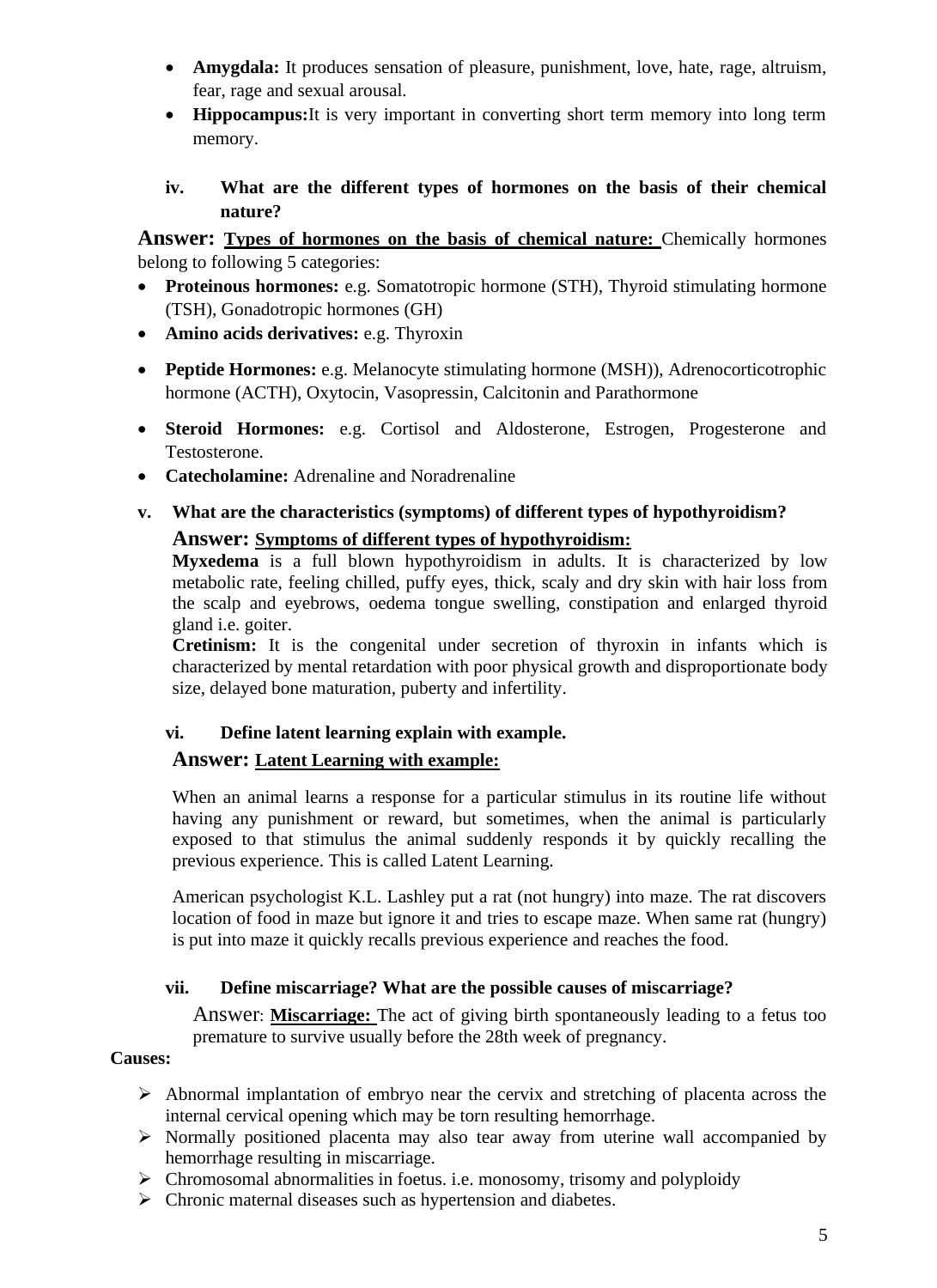➢ Endocrine abnormality e.g. abnormal thyroid and progesterone hormones.

## **viii. What are the drawbacks of Lamarckism that lead to rejection of this theory of evolution?**

#### Answer: **Drawbacks of Lamarckism:**

The anatomical, biochemical and behavioral characteristics displayed by an organism as it develops through life is known as **phenotype**. However, the phenotype that an individual actually developed is based on **the genotype** and **the environmental conditions**

The first point of Lamarckism i.e. use and disuse of organs may be acceptable but this doesn't affect the heritable material so the characteristics which are acquired through this process during life time have no genetic basis and therefore cannot be inherited to the next generation.

In this theory, the role of genetic material in inheritance and mutations was totally ignored as it wasn't revealed at Lamarck's time.

According to Lamarck, direction of evolution is determined by organism whereas Darwin's theory describes that its nature which decides the course and pace of evolution.

# **ix. Differentiate between convergent and divergent evolution with example.**

## **Answer: Convergent and Divergent evolution:**

| <b>Convergent Evolution</b>                     | <b>Divergent Evolution</b>                  |  |  |
|-------------------------------------------------|---------------------------------------------|--|--|
| The pattern of evolution in which different     | The pattern of evolution in which different |  |  |
| species have been evolved from different        | species have been evolved from common       |  |  |
| ancestors at a common habitat is called         | ancestors at different habitat is called    |  |  |
| convergent evolution.                           | divergent evolution.                        |  |  |
| It is supported by analogous organs.            | It is supported by homologous organs.       |  |  |
| It occurs in organisms which are not related    | It occurs in phylogenetically related       |  |  |
| phylogenetically. e.g. Wings of the bird and    | organisms. E.g. limb bone pattern of all    |  |  |
| butterfly, which have different internal        | tetrapod which contain same sets of bones   |  |  |
| structure but both are meant for flight in air. | organized in similar ways despite their     |  |  |
|                                                 | dissimilar functions.                       |  |  |

#### **x. Describe Hamburger phenomenon.**



#### Answer: **Hamburger Phenomenon:**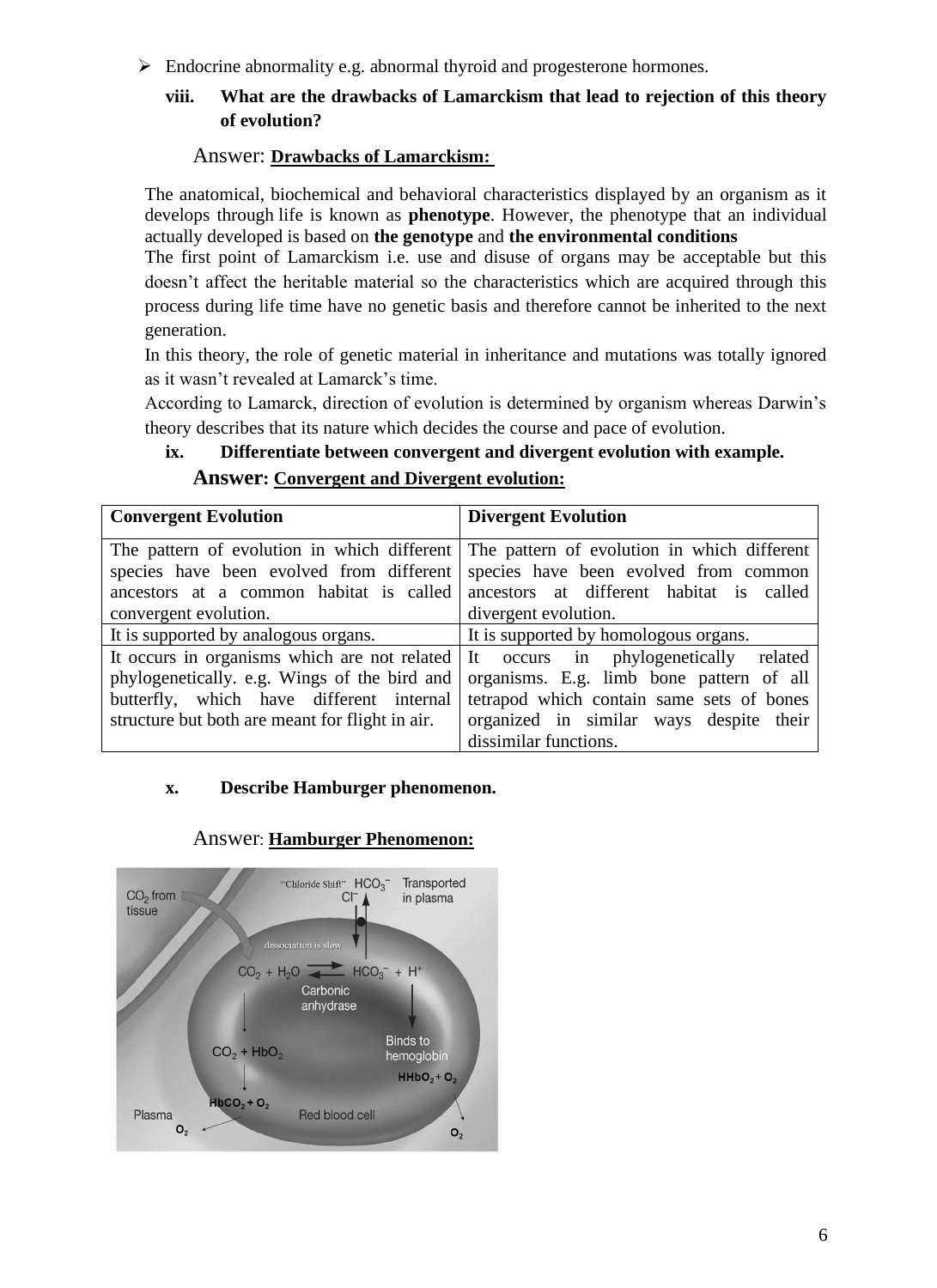- $\triangleright$  During transport of CO<sub>2</sub>, HCO<sub>3</sub> ion is released from RBCs into the plasma. To balance this exit of HCO<sub>3</sub> from RBCs, Cl ion enters the RBCs from plasma. This opposite flow maintains the neutrality of RBCs environment. This is also called Chloride shift.
- $\triangleright$  These movements are regulated by special bicarbonate-chloride carrier proteins that exist in RBC membrane, to maintain pH of blood at 7.4.

## xi. **Discuss the hormonal control of male reproductive system.**

- xii. Answer: At first (GnRH) gonadotrophin releasing factor from hypothalamus stimulates pituitary gland anterior lobe to release follicle-stimulating hormone (FSH) and interstitial cell stimulating hormone (ICSH).
- ➢ FSH acts on the Sertoli cells of seminiferous tubules for maturation of spermatids to sperms.
- $\triangleright$  Sertoli cells also release inhibin hormone to regulate normal spermatogenesis rate.
- $\triangleright$  ICSH/LH stimulates Leydig's cell to release testosterone for growth of germinal epithelium of seminiferous tubules to form sperms and it has negative feedback upon FSH and LH.



## xii. **Why is Sanger's method of gene sequencing called chain termination method?**

**Ans.** Sanger's method is based on the use of modified nucleotides dideoxynucleoside triphosphates (ddNTPs)in addition to normal deoxynucleotides (dNTPs) found in DNA. Modified nucleotides (ddNTPs) are essentially same as common nucleotides (dNTPs) except ddNTPs have hydrogen groups (H) at both  $2<sup>nd</sup>$  and  $3<sup>rd</sup>$  carbons instead of hydroxyl (OH) groups. During DNA synthesis, when these modified nucleotides (ddNTPs)are integrated in the growing DNA strand, they prevent addition of further nucleotides because an OH group is required at 3´ end to make a phosphodiester bond with next incoming nucleotide. In this way polynucleotide chain is terminated at the modified nucleotide (ddNTP) every time when they are integrated in the strand.

xiii. **How does dominance differs from epistasis? Give example to clear the difference**.

| Ans. |                                                                                      |                           |  |  |  |
|------|--------------------------------------------------------------------------------------|---------------------------|--|--|--|
|      | <b>Sr.# Dominance</b>                                                                | <b>Epistasis</b>          |  |  |  |
|      | It is relationship between alleles of same It is interaction between different genes |                           |  |  |  |
|      | gene occupying same locus.                                                           | occupying different loci. |  |  |  |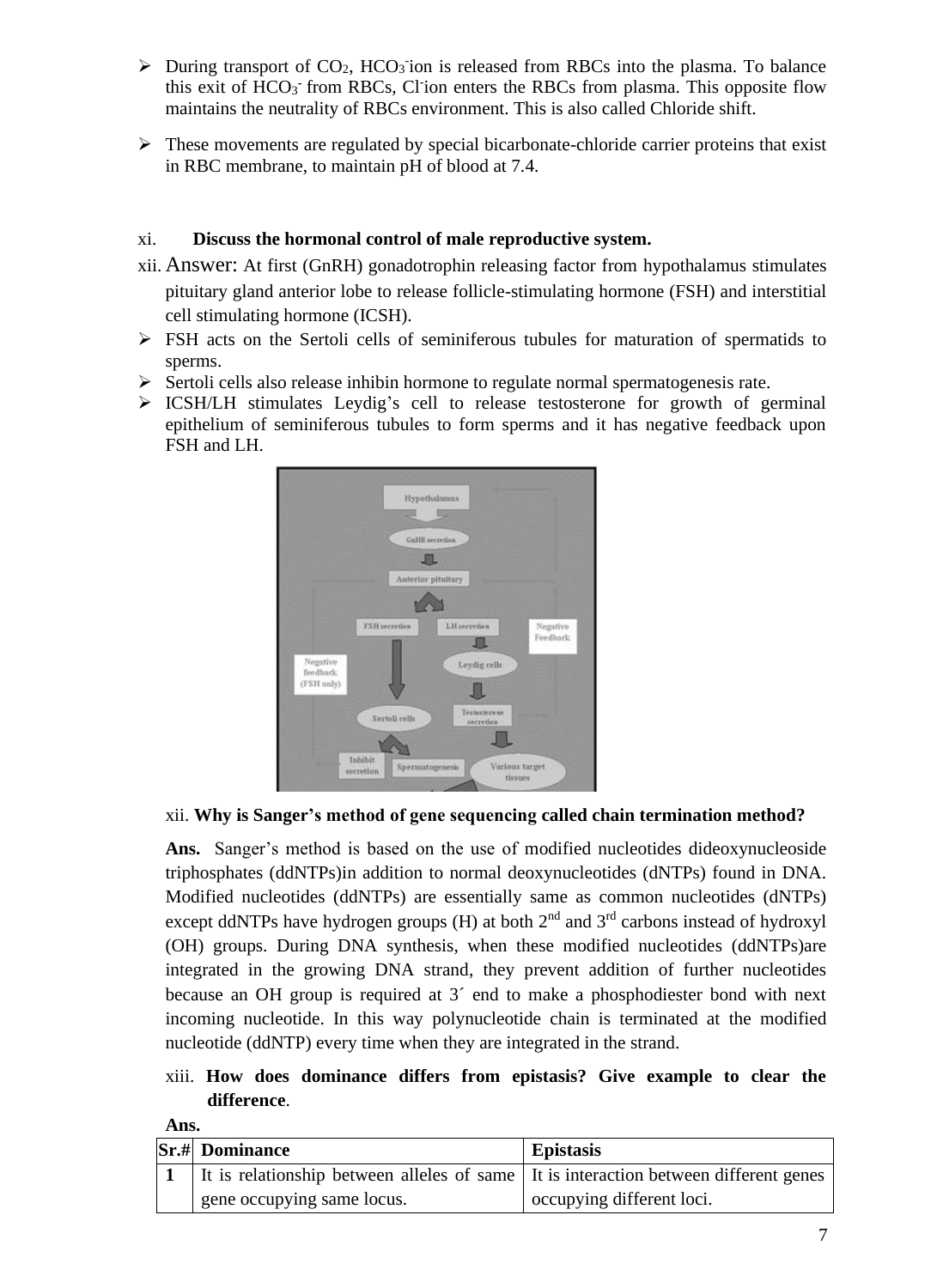| $\mathbf{2}$            | Gene supresses the expression of its own   | of<br>supresses the expression<br>Gene             |  |  |
|-------------------------|--------------------------------------------|----------------------------------------------------|--|--|
|                         | alleles                                    | alleles of different gene.                         |  |  |
| 3                       | Only the recessive allele is supressed by  | Expression of both dominant and                    |  |  |
|                         | its dominant allele.                       | recessive alleles of another gene is               |  |  |
|                         |                                            | suppressed by epistatic gene.                      |  |  |
| $\overline{\mathbf{4}}$ | Effect is only due to dominant allele.     | Both dominant and recessive alleles                |  |  |
|                         |                                            | can become epistatic.                              |  |  |
| 5                       | Expression of A, B $\&$ AB phenotypes of   | Expression of recessive allele "i" is              |  |  |
|                         | ABO blood group is controlled by alleles   | suppressed by its dominant alleles $I^A \&$        |  |  |
|                         | $I^A \& I^B$ on a locus of chromosome 9 by | $I^B$ in heterozygous form( $I^A$ i & $I^B$ i) all |  |  |
|                         | producing antigens $A \& B$ but their      | residing on the same locus.                        |  |  |
|                         | expression is supressed by the recessive   | Allele for short height in pea plant (t)           |  |  |
|                         | allele "h" of gene H at a locus on         | suppressed by its dominant allele $(T)$ in         |  |  |
|                         | chromosome 19 because gene "h" inhibits    | heterozygous form (Tt).                            |  |  |
|                         | the production of antigen $A \& B$ so      |                                                    |  |  |
|                         | <b>Bombay phenotypes</b> are produced.     |                                                    |  |  |

#### xiv. **Explain erythroblastosis foetalis. Give its prevention and management.**

**Ans.** Erythroblastosis foetalis is a maternal foetal Rh incompatibility which most commonly happens when a woman with Rh-negative blood marries to a man with Rh positive blood and conceives a baby with Rh positive blood. At time of birth, foetus RBCs seep into mother circulation resulting in anti-RH antibody formation. If next foetus is Rh positive, mother's anti-Rh antibodies seep through the placenta into the blood circulation of foetus, they start haemolysis (destruction of RBCs) causing anaemia in foetus. Anaemic foetus starts to release huge amount of immature RBCs (erythroblasts) into its blood stream, therefore this disease is called erythroblastosis foetalis.

Preventions: Rh-negative mothers in every pregnancy are given injection of Rh antiserum during early pregnancy and immediately after birth. If baby is born with Rh incompatibility then baby's blood should be immediately replaced by Rh-negative blood free of anti-Rh antibodies to stop haemolytic reaction.

## xv. **Gene expression is a strictly regulated process. How is gene expression regulated positively or negatively?**

**Ans.** Regulation of gene expression allow the cell to synthesize and express its protein when needed by turning the genes ON and OFF in response to signals from internal and external environment. There ae two possible ways of regulation of gene expression.

**In positive control**, regulatory protein (called activator) triggers the transcription by activating the RNA polymerase, so expression of the gene is quantitatively increased by the presence of specific regulatory protein.

**In negative control**, regulatory protein (called suppressor) shuts down the transcription by inhibiting or blocking the RNA polymerase, so expression of the gene is quantitatively diminished by the presence of specific regulatory protein.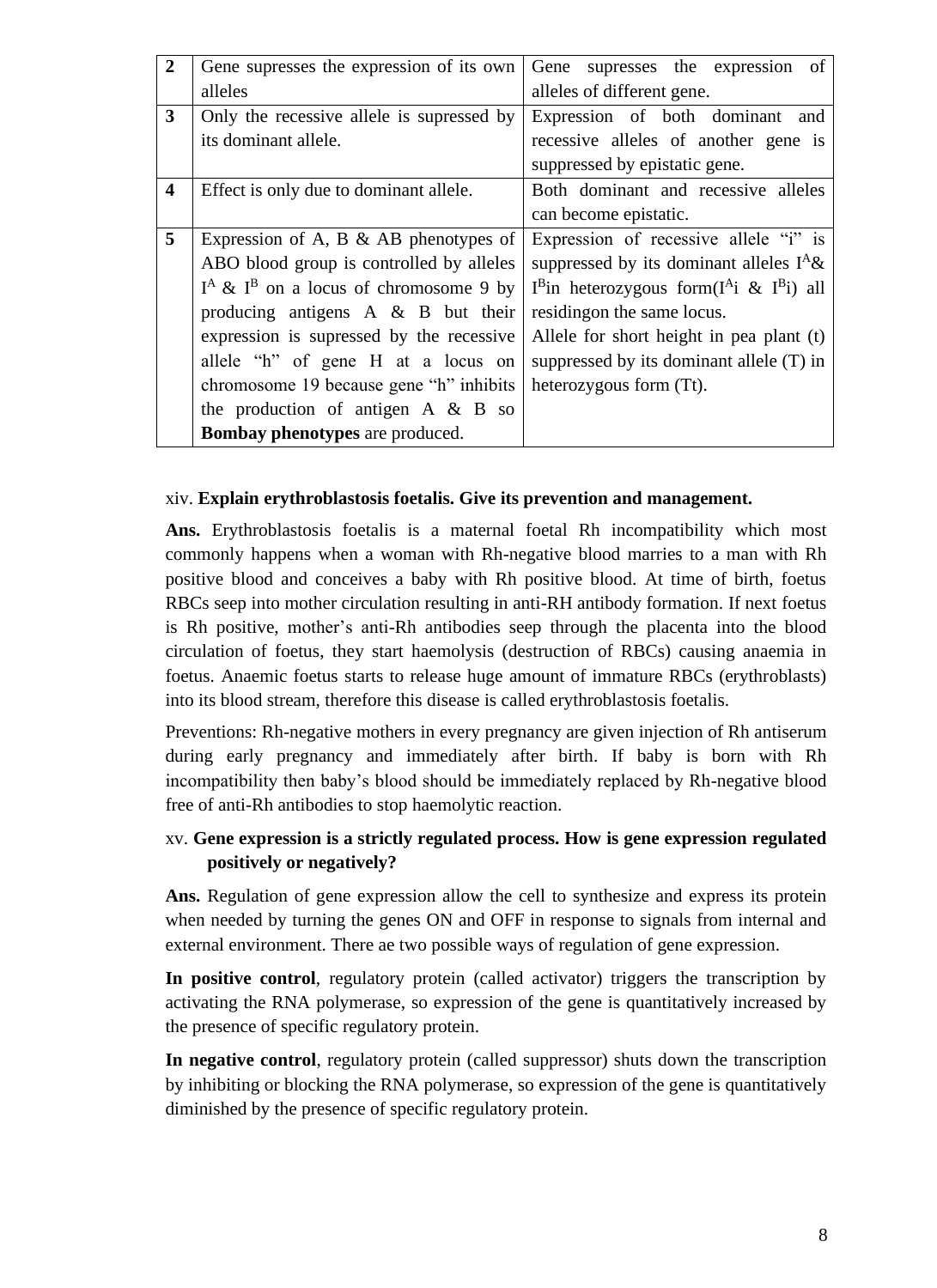xvi. **Nuclear power is one of the important sources of energy especially in developed countries. How nuclear power generation and management may be disadvantageous?**

**Ans.** Problems regarding Nuclear power generation and management are failure to achieve highest levels of **surety of safe operation** and **safe disposal of wastes.**

If **Surety of safe operation** is not maintained, accidents and release of hazardous effluents may occur. To achieve optimum safety in operation and to diminish the consequences of failure following parameters of strict actions are needed. (a)high quality design and construction (b) comprehensive monitoring regular testing to detect the equipment and operator failures (c) prevention of significant radioactive release

Safe disposal of wastes: is necessary as(a) Nuclear wastes are radioactive so cause number of health hazards for any life who comes into contact with the radiation of fatal level. (b)Nuclear wastes are not biodegradable so it does not decompose naturally by microbes and other effects of atmosphere. (c) Effects of nuclear wastes are extremely long lasting and irreparable.

xvii. **Given figure shows structures in human thorax. Identify parts labelled A, B and C and describe their roles.**



**Ans. A:Larynx.** It controls the ventilation. Larynx has vocal cords which creates vocal sound by the vibration of their elastic fibres when air is forced between the vocal cords.

**B**:**Alveoli.** The alveoli are tiny, thin walled balloon shaped air sacs and are the sites of gaseous exchange (oxygen into the blood from lungs and carbon dioxide in the lungs from blood.

**C: Diaphragm**. It separates the thoracic cavity from abdominal cavity and also helps in breathing and involves in pushing out and pulling in the air during ventilation.

**xviii. The menstrual cycle is coordinated by hormones secreted by the pituitary gland and hormones secreted by the ovaries. Figure shows some of the events that occur during the menstrual cycle.**

| H        | FSH is secreted by the pituitary gland                             |
|----------|--------------------------------------------------------------------|
|          | oestrogen stimulates repair and growth of the lining of the uterus |
| $\bf K$  | one or more follicles start to develop in an ovary                 |
|          | ovulation occurs                                                   |
| M        | oestrogen is secreted by follicle cells                            |
| N        | LH is secreted by the pituitary gland                              |
| $\Omega$ | oestrogen inhibits secretion of FSH                                |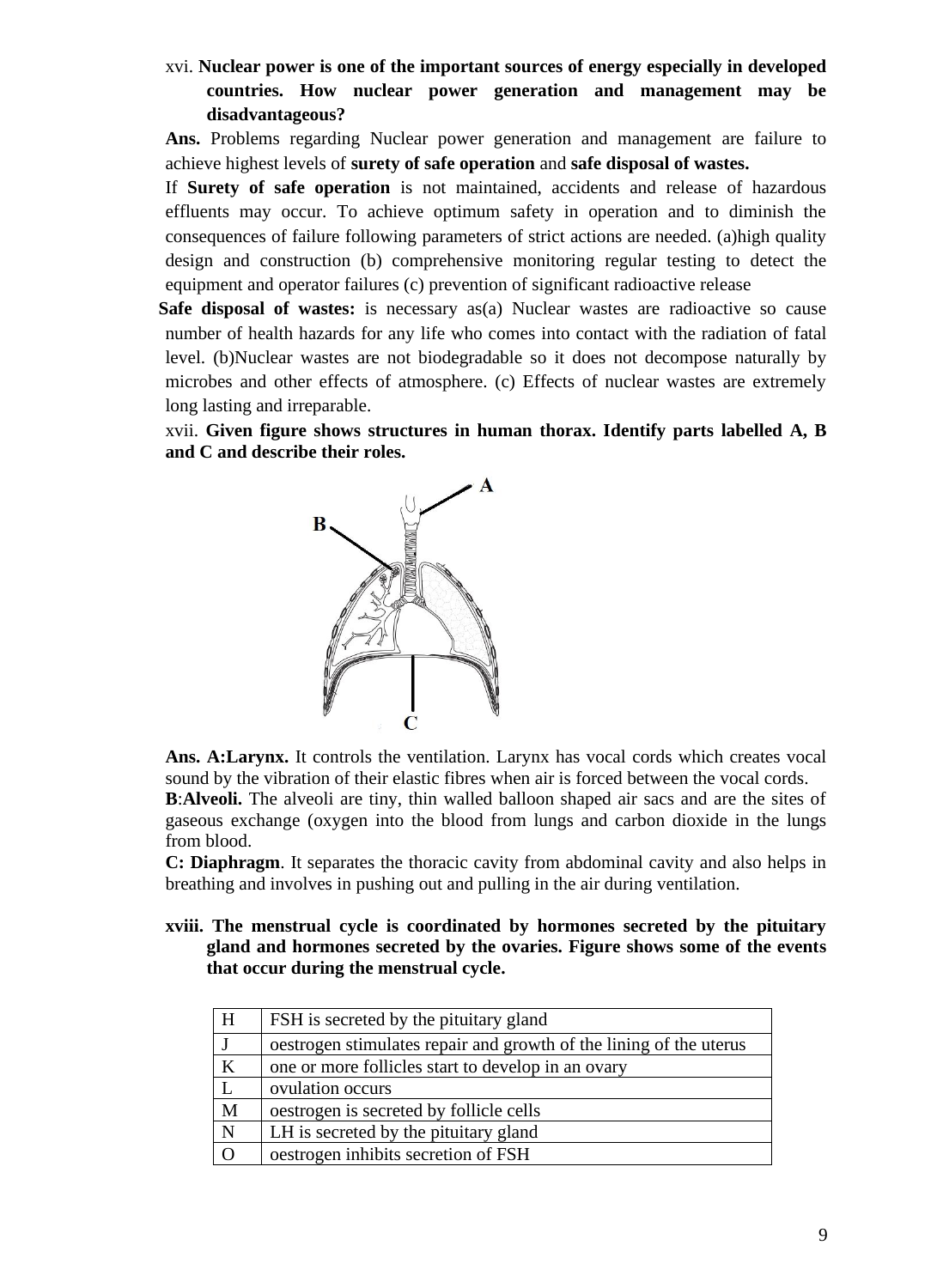**a. Put the steps (labelled H, J, K, L, M, N, O) into the correct sequence in the following table:** (2)

|  |  | - |  |
|--|--|---|--|

b. **Name the ovulating follicle and what happens to this follicle after ovulation?** (1)

**Ans.** Ovulating follicle is fully matured follicle and called Graafian follicle. After ovulation ruptured follicle become yellowish glandular mass called Carpus leutum that secrets progesterone hormone.

xix. **After kidney failure, dialysis is performed. Figure shows how blood, fresh and used dialysis fluid move through a dialysis machine. The composition of the dialysis fluid changes as it passes through the dialysis machine.**



a. **Redraw and complete the table using words "low", "high", "same" or "none" to show how concentration of each substance changes in the dialysis fluid and blood**. (2)

|              | Concentration of substance in           |                |                |                 |  |
|--------------|-----------------------------------------|----------------|----------------|-----------------|--|
|              | <b>Substance</b>   Blood before   Fresh |                | Used           | Blood after     |  |
|              | <b>Dialysis</b>                         | dialysis fluid | Dialysis fluid | <b>Dialysis</b> |  |
| Glucose      | Low                                     | High           | Low            | High            |  |
| <b>Salts</b> | High                                    | Low            | High           | Low             |  |
| Urea         | High                                    | None           | High           | None            |  |
| Toxin        | High                                    | None           | High           | None            |  |

**b. Why is the blood pump used during dialysis?** (1) **Ans.** Blood pump is used to manage the blood pressure of the patient needed for optimum filtration. Blood pump provides a reliable and regulated blood flow through the dialysis chamber and it decreases the risk of blood clot in dialysis filter.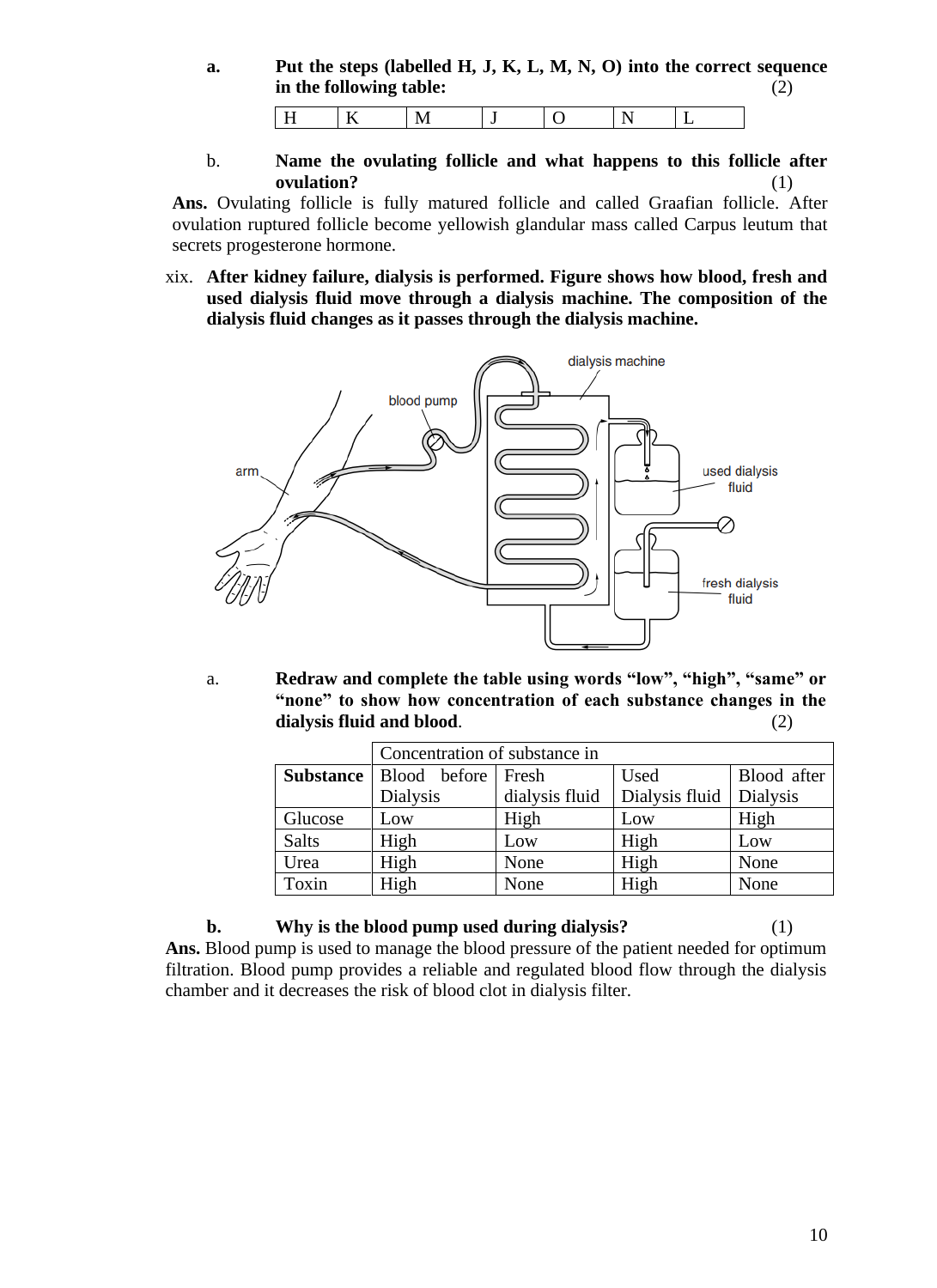xx. **The given figure shows the inheritance of Duchene muscular dystrophy, which is X-linked recessive disorder.**



**Describe why grand-daughter "H" of person "A" is affected with this disorder whereas grand-daughter "J" of the same person "A" is normal?**

**Ans.** X-linked recessive inheritance is a genetic condition associated with recessive mutations in genes on the X-chromosome only. Duchene muscular dystrophy is an Xlinked recessive disorder. In the above pedigree grand-daughter "H" is affected with this disorder because she carries two recessive (mutated) alleles one on her both Xchromosomes (**X<sup>d</sup>X<sup>d</sup>** ) which she received one from her affected father (**X<sup>d</sup>Y**) "D" and other from her carrier mother (**X<sup>D</sup>X<sup>d</sup>** ) "C"

Whereas, grand-daughter "J" is perfectly normal (**X<sup>D</sup>X<sup>D</sup>**) because she carries both dominant (normal) alleles one on her both X-chromosomes which she received one from her normal father (**X<sup>D</sup>Y**) "F" and other from her carrier mother (**X<sup>D</sup>X<sup>d</sup>** ) "E"

**(NOTE:** In this pedigree, appearance of affected granddaughter "H" is hypothetical situation because affected males rarely survive up to adolescence and are not able to become fathers so this disease is limited to males only and females remain carrier).

# **SECTION – C**(Marks 26)

**Note:** Attempt any **TWO** questions. All questions carry equal marks.  $(2 \times 13 = 26)$ 

#### **Q.3 a. Describe and sketch sliding filament model of a skeletal muscle fibre. (4+2) Muscle Contraction – Sliding Filament Model**

The sliding filament theory of contraction states that during contraction the thin myofilaments slide past the thick ones so that they overlap to a greater degree. In a relaxed muscle fibre, the thick and thin myofilaments overlap only at the ends of the Aband. But when muscle fibres are stimulated by the nervous system, the myosin heads are attached on to myosin binding sites on actin in the thin myofilaments, and the sliding begins. These links are called **cross bridges** which are formed and broken several times during a contraction, acting like tiny ratchets to generate tension and propel the thin myofilaments toward the centre of the sarcomere.

As this event occurs simultaneously in sarcomeres throughout the cell, the muscle cell shortens. The I-bands shorten, the distance between successive Z discs is reduced, the Hzone disappears, and the contiguous A-bands move closer together but do not change in length.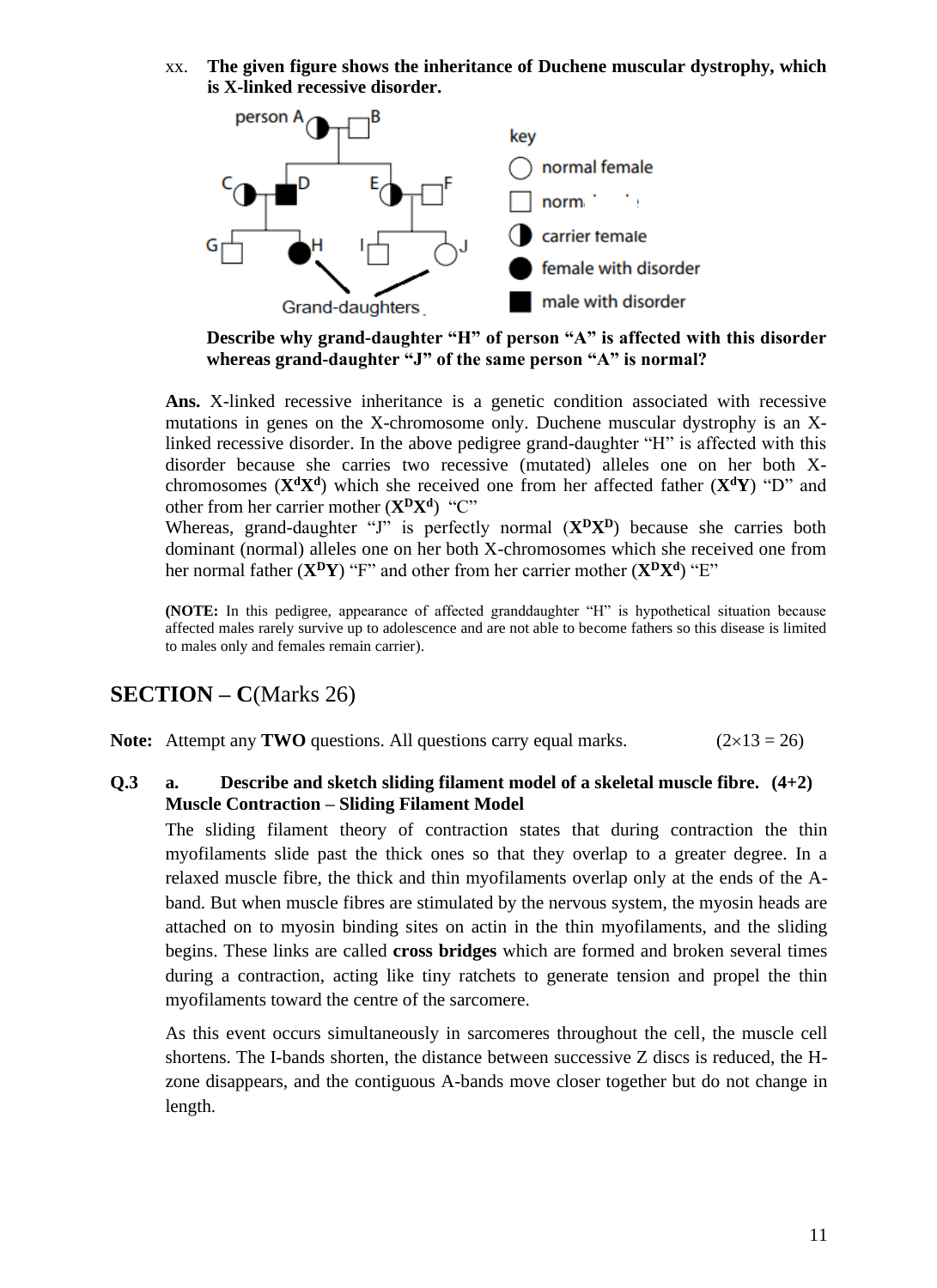

#### **Control of cross bridges**

Muscle contraction is initiated by nerve impulse arriving at the neuromuscular junction. The nerve impulse is carried through the sarcolemma to the T-tubule then to the sarcoplasmic reticulum (SR). The calcium gates of the SR open releasing calcium into the cytosol. When muscle is at rest, the tropomyosin is placed in such a way that it covers the sites on the actin chain where the heads of the myosin have to attach. When muscle is required to contract, calcium ions bind to the free site of troponin molecules and cause them to twist and move slightly. This twisting of troponin causes the tropomyosin displacement and thus expose the binding sites for myosin heads on the actin. ATP is hydrolysed to ADP and phosphate (Pi) and energy is utilized for attachment of myosin heads to actin filament thus causing the contraction of sarcomere. New ATP molecule binds again to myosin and hydrolysis of ATP causes the active uptake of calcium ion by sarcoplasmic reticulum, breakdown of cross bridges and the detachment of myosin from actin resulting relaxation of sarcomere. The formation and breakdown of cross bridges occur again and again during the sliding of the filament.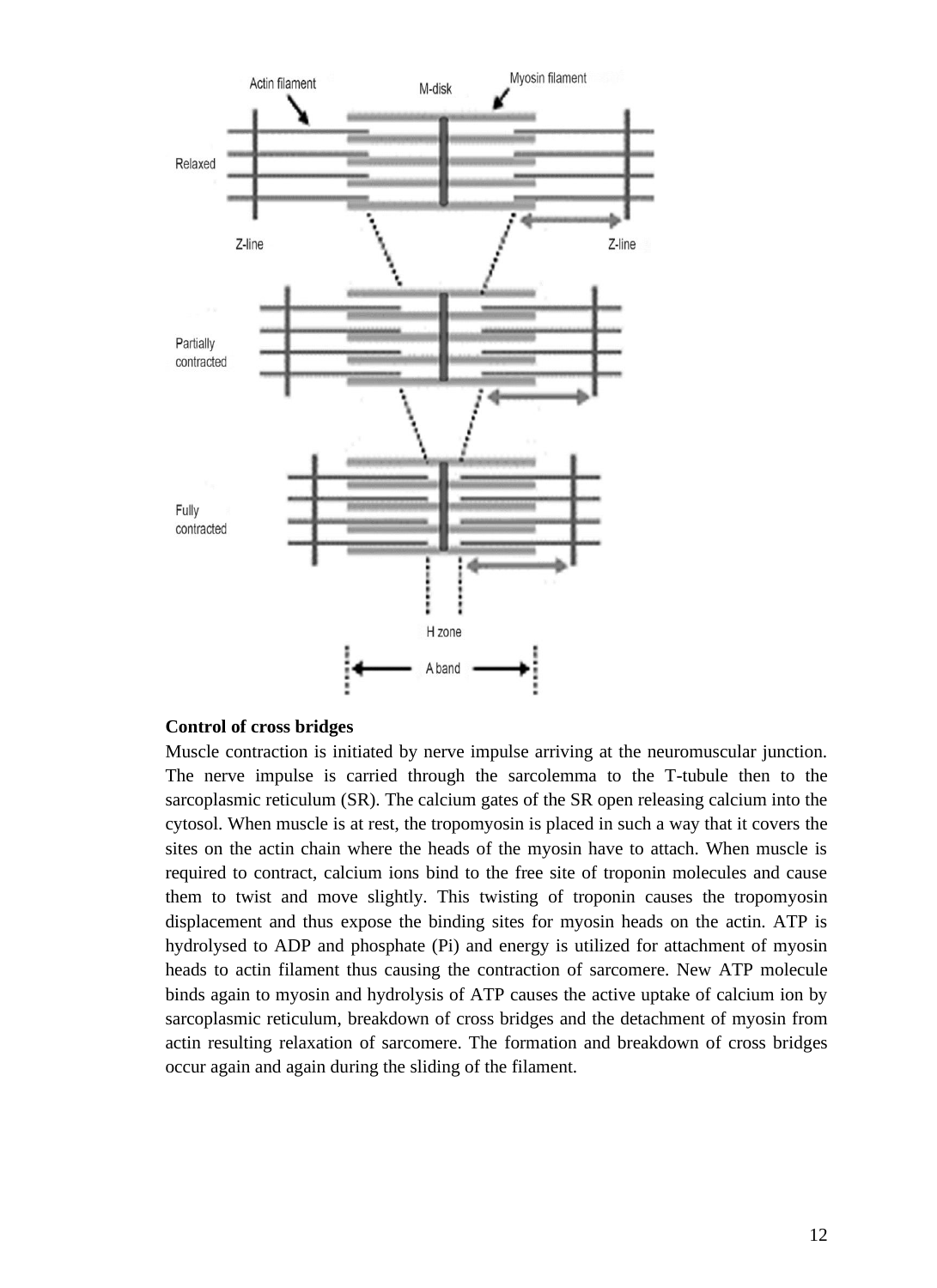

## b. **Draw and describe different steps of Nitrogen Cycle in detail. (3+4) Nitrogen Cycle**

Nitrogen is required by all living organisms for the synthesis of organic molecules such as amino acids, nucleic acids and proteins. The nitrogen cycle consists of a series of processes that convert nitrogen gas to organic substances and back to nitrogen in nature. It is a continuous cycle maintained by the decomposers and other bacteria. The nitrogen cycle involves ammonification, nitrification, nitrogen fixation, assimilation and de-nitrification.

#### **Ammonification**

The nitrogenous wastes of animals and nitrogenous compounds of dead organisms are decomposed by saprophytic soil bacteria and fungi to form simple substances like water, carbon dioxide, amino acid and energy. The amino acids are converted into ammonia or ammonium ions. Production of ammonia or ammonium compounds in the decomposition of organic matter by microorganisms is called **ammonification.** Ammonification occurs in the soil, in an aerobic environment.

#### **Nitrification**

Some ammonia escapes into the soil but much of it and ammonium ions are converted into nitrates by nitrifying bacteria. It is accomplished by two groups of nitrifying bacteria. The first group of bacteria e.g., Nitrosomonas converts ammonia to nitrites and the second group of bacteria e.g., Nitrobacter converts nitrites to nitrates. This process is called **nitrification**. Nitrification takes place only in well aerated soils because the bacteria responsible for it are aerobic.

#### **Nitrogen fixation**

Nitrogen gas is composed of two atoms of nitrogen linked by a very strong triple bond. This makes it chemically unreactive and large amounts of energy are required to break the bond. Nitrogen gas can be fixed in three ways.

**Atmospheric fixation:** The nitrogen fixation that occurs spontaneously by lightning is called atmospheric fixation; a small amount (5-8 %) only is fixed in this way. Lightning allows nitrogen and oxygen to combine to produce various oxides of nitrogen. These are carried by the rain into the soil where they can be used by plants.

**Industrial fixation:** The synthesis of nitrogen containing fertilizers is called industrial fixation.

**Biological fixation:** Nitrogen-fixing bacteria fix 60 % of nitrogen gas in the atmosphere.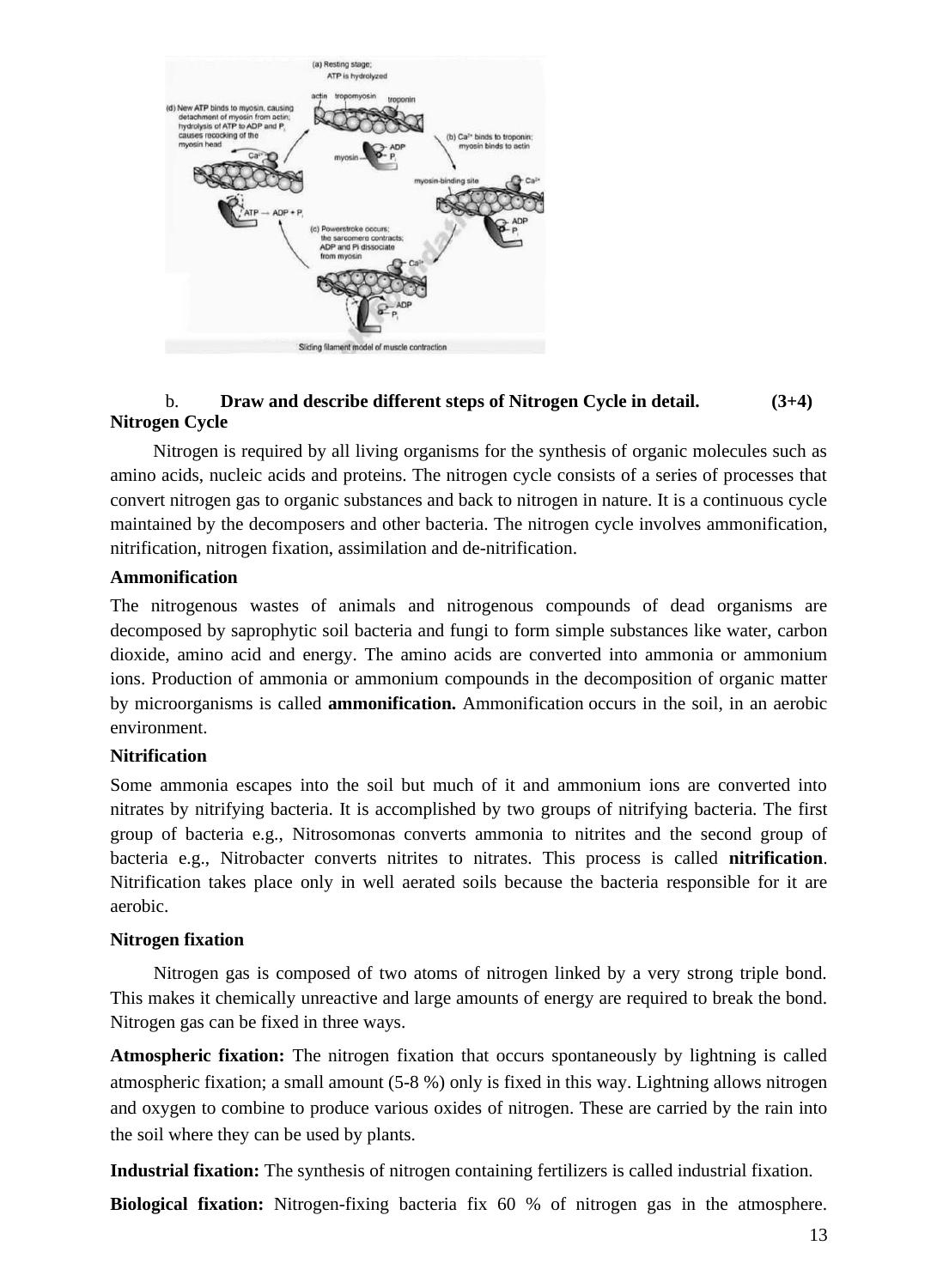Bacteria Convert atmospheric nitrogen to ammonia.

 $N_2 + 3H_2$   $\longrightarrow$   $2NH_3$ 

Only a relatively few bacteria (the nitrogen-fixing bacteria) are able to carry out this reaction. Fixed nitrogen is made available to plants by the death and lysis of free-living nitrogenfixing bacteria e.g., Azotobacter (aerobic) and Clostridium (anaerobic) or from the symbiotic association of some nitrogen-fixing bacteria with plants e.g. Rhizobium.



Nitrogen cycle

#### **Assimilation**

It is the process of utilization of nitrogenous compounds in living bodies. Many microorganisms are able to utilize free nitrogen directly from atmosphere but plants obtain nitrogen in the form of inorganic nitrogenous compounds like ammonia and nitrates from the soil, whereas animals take their nitrogen from the eating of plants or other animals.

#### **Denitrification**

Nitrogen can be lost as a result of the activities of certain soil bacteria; in the absence of oxygen these bacteria breakdown nitrates releasing nitrogen back into the atmosphere and using the oxygen for their own respiration. This process is known as **denitrification** and such bacteria are called denitrifying bacteria e.g., Pseudomonas reduce nitrates in the soil to gaseous state.

 $NO_3 \longrightarrow NO_2 \longrightarrow NO + N_2O \longrightarrow N_2$ (Nitrate) (Nitrite) (Nitrogen oxide) (Nitrogen gas)

#### **Q.4 a. Given figure is a flow diagram showing how insulin is produced using genetic engineering.**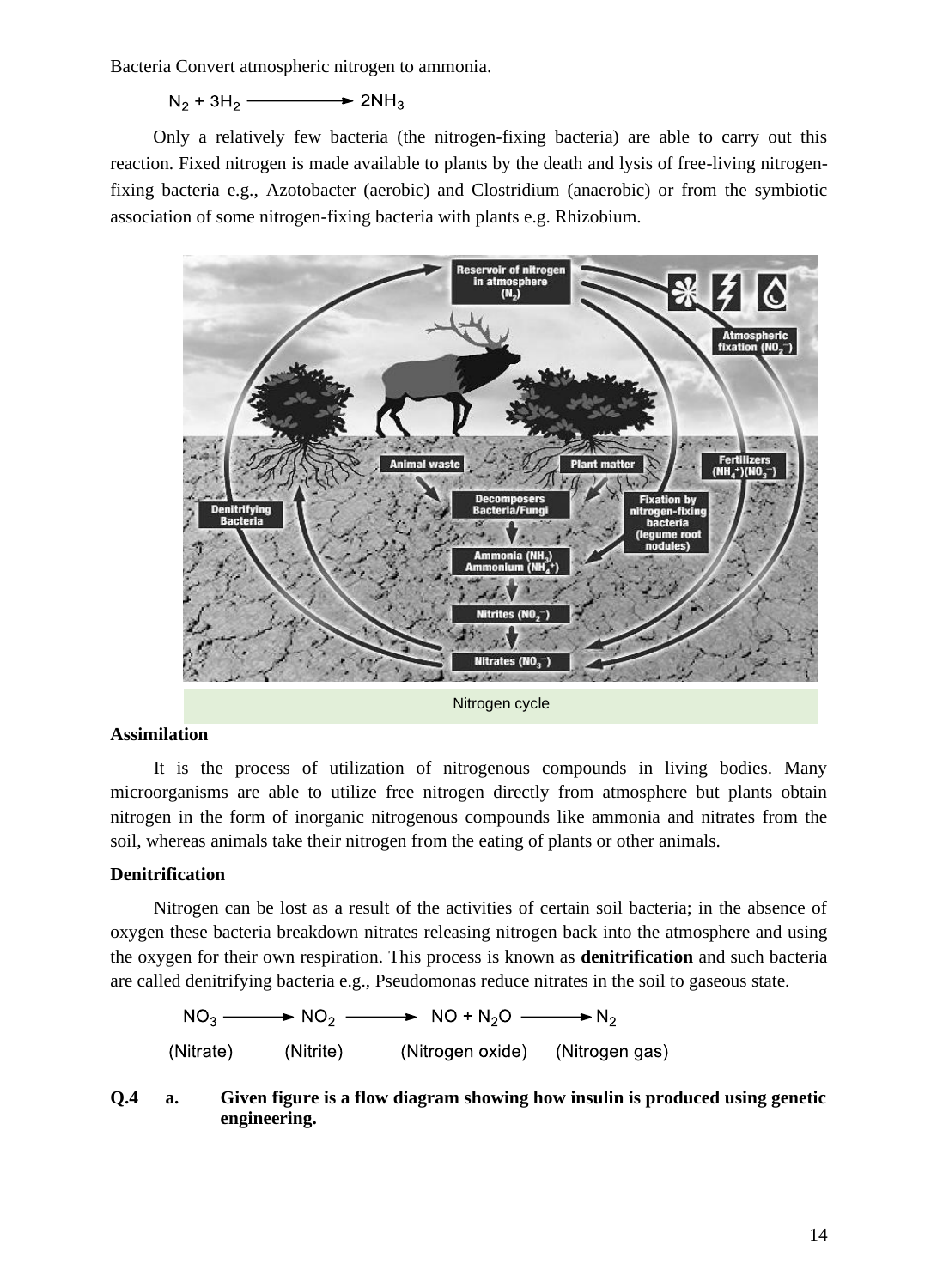

## i. **Define and describe the steps involved in recombinant DNA technology.(3) 1. Gene of interest**

A gene is identified that controls a trait in which scientists are interested. DNA containing that gene is collected from the donor organism that naturally has this gene.

## **2. Vector selection**

Scientists isolate [plasmid](http://gregor.rutgers.edu/genetics/Week15/Lecture15-2.html) DNA (extra-chromosomal ring of DNA) from bacteria. This ring of DNA will carry the gene to the new organism. The plasmids or bacteriophage viruses can serve as a vector.

## **3. Restriction endonuclease**

The donor DNA and the plasmid DNA are [mixed with restriction endonuclease enzyme](http://www.nmsu.edu/~molbio/mcb520/lecture2.html) (cutting enzyme). This [enzyme cuts](http://www.accessexcellence.org/AB/GG/restriction.html) both kinds of DNA into pieces at special sequence.

## **4. Formation of recombinant DNA**

The pieces of DNA which have complementary sequences join together to [make a complete](http://www.accessexcellence.org/AB/GG/inserting.html)  [plasmid.](http://www.accessexcellence.org/AB/GG/inserting.html) This plasmid is now a ring of DNA that has a new gene in it so it is called recombinant DNA. DNA ligase (joining enzyme) is used to make bond between two types of DNA.

## **5. Transfer of recombinant DNA into host**

The recombinant DNA is mixed with other bacterial cells. Some of these bacteria will take the plasmids into their cells by a process called **[transformation](http://www.stolaf.edu/people/chial/ges9_files/sld024.htm)**. The cells containing the gene are identified and separated. These are genetically modified organism (GMO).

## **6. Growth of the GMO**

Colonies of GMO are provided suitable growth conditions, as in fermenter.

## **7. Expression of the gene**

The GMO contains the gene of interest and produces the desired product, which is separated from culture medium

ii. **At which step/s restriction endonuclease enzyme was used in this process? Why thisenzyme is named so? (1.5)**

**Answer:** At step R plasmid is cut with restriction endonuclease. At step N donor chromosome is cut with restriction endonuclease to isolate gene of interest.

Naturally restriction enzymes are found in bacteria, where they appear to serve as host-defence role because they chop up and inactivate **("restrict")** the DNA of infecting viruses. That's why this enzyme is named as restriction endonuclease.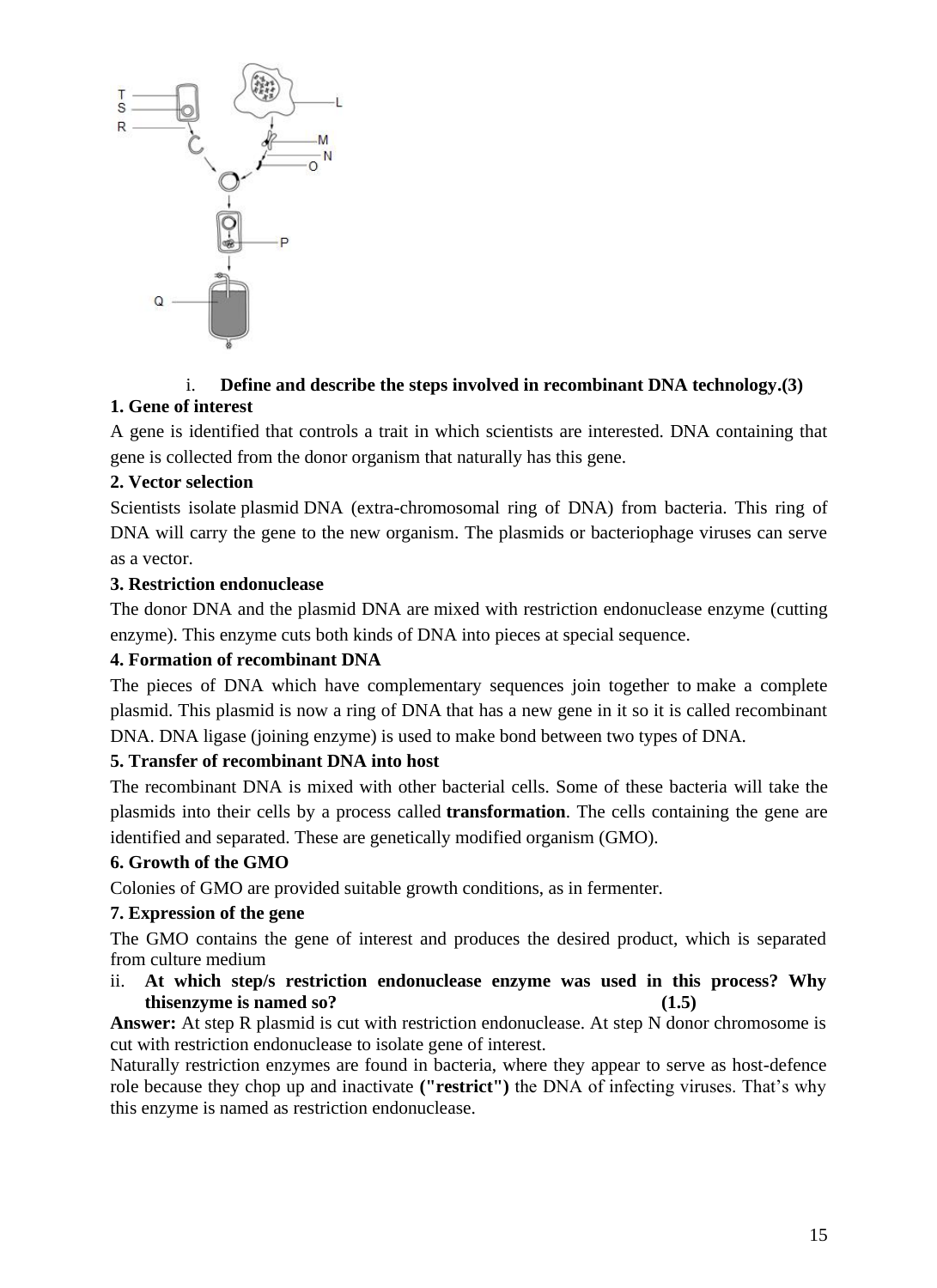| Letter from figure      | <b>Name</b>                 | <b>Description</b>                              |
|-------------------------|-----------------------------|-------------------------------------------------|
| M                       | chromosomes                 | threads of DNA found in the nucleus             |
| O                       | <b>Gene of interest</b>     | section of DNA removed from human cell          |
| S                       | plasmid                     | <b>Vector; Vehicle for carrying foreign DNA</b> |
| ${\bf P}$<br>containing | <b>Transformed bacteria</b> | type of cell that is genetically engineered     |
| bacteria                | <b>GMO</b>                  |                                                 |
| P                       | Desired<br>product<br>e.g.  | specific chain of amino acids coded by the      |
|                         | Insulin                     | section of DNA removed from the human           |
|                         |                             | cell                                            |
|                         | fermenter                   | Colonies of GMO are provided suitable           |
|                         |                             | growth conditions in fermenter                  |

## b. **Which factors are involved in the establishment and maintenance of resting membrane potential in a neuron? Show diagrammatically as well. (4+2)**

**Answer:** Electrical potential that exists on the surface of neuron cell is potential energy that is manifested during separation of charges across the neuron cell membrane, is called membrane potential. Neurons are always in membrane potential which are of two types; **resting membrane potential (RMP)** and **Active membrane potential (AMP)**.

When neuron is not stimulated and no impulse is passing through the neuron it is said at rest and its membrane potential is called resting membrane potential (RMP). In RMP, neuron is negatively charged from inside of the neuron andmore positive charge on the outer surface than inner surface. RMP is approximately 70 millivolts more negative than the outside (−70 mV). It is caused by unequal distribution of positive and negative ions on both surfaces (inside and outside) of neuron cell membrane.

Factors responsible in the establishment and, maintenance of RMP in a neuron are:

- 1. **Concentration of Na<sup>+</sup>and K<sup>+</sup>ions:** Na<sup>+</sup>ion is about 10 times greater in the fluid outside of the cell membrane than  $Na<sup>+</sup>$  ion inside the membrane, whereas  $K<sup>+</sup>$  ion is about 30 times greater in the fluid inside the cell than  $K^+$  ion outside
- 2. **Negative organic ions:** Huge amount of negatively charged ions and organic molecules (amino acids, fatty acids, proteins and RNA) inside the cell cytoplasm than few or negligible negatively charged ion and organic molecules outside the cell. Due to relatively larger size and impermeability of membrane to negative charges, negatively charged ions rarely move across the membrane.
- 3. **Na<sup>+</sup> / K<sup>+</sup> pump**(active proteins inside the neuron cell membrane) performs active transport of ions. Mainly positive ions move across the cell membrane, for active transport of every two  $K^+$  ions inside the cell there is active pumping of three Na<sup>+</sup>ions outside the cell.
- 4. **Leaky channels of K<sup>+</sup> ions:** Cell membrane of neuron has many non-voltage regulated channel proteins called gates which continuously allow movement of  $K^+$  ions from inside of cell to outside.

All above factors together make the outside of the cell more positive than inside and establish the RMP. This RMP will be maintained until the membrane is not stimulated by a sufficiently strong stimulus above the threshold level.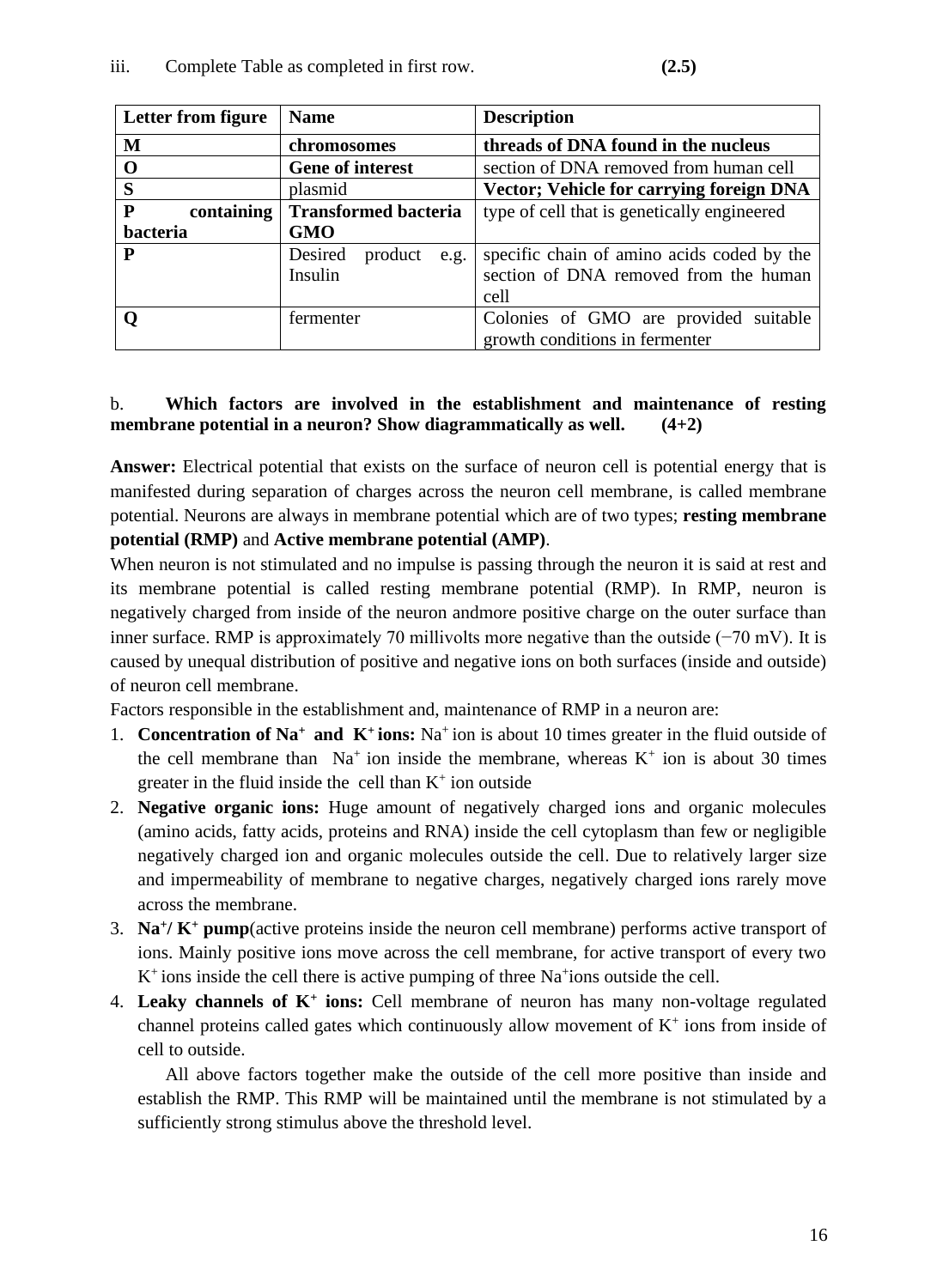

#### **Q.5 a. Discuss Hershey and Chase experiments. What was concluded from these experiments? Draw labelled diagram. (3+2+2)**

#### **Hershey and Chase Experiment**

Soon after the Avery's results, another very convincing experiment on bacteriophages was performed by Alfred Hershey and Martha Chase in 1952.

Bacteriophages are the viruses that attack upon bacteria, their body consists of DNA and protein. During infection, they multiply in the host and their many copies are emerged within 20- 25 minutes. It was not known till 1952 that either DNA or protein which possesses hereditary information of bacteriophages. Even, scientists were not sure that during infection, the whole viral particle enters the host body or only its DNA or protein get entry. In 1952, Hershey and Chase set out an experiment for this purpose.

They labelled the DNA of bacteriophages with a radioactive isotope of phosphorus,  $^{32}P$ , and also labelled their protein coats with radioactive isotope of sulphur, <sup>35</sup>S. The labelled viruses were permitted to infect bacteria. Soon after the infection, bacterial cells were separated from media contents with the help of centrifugation technique. Then media contents and bacterial cells were analysed for the activity of  ${}^{32}P$  and  ${}^{35}S$ . In this analysis,  ${}^{32}P$  was found in the bacterial cells while  $35S$  was found in the medium. These observations clearly showed that during infection,  $32P$ labelled DNA of bacteriophage was injected into the bacterial cell while its  $35S$  labelled protein coat remained outside. Subsequently, many viral particles released outside the host. Based on these observations, Hershey and Chase claimed that the virus DNA, not the virus protein, was responsible for directing the production of new viruses.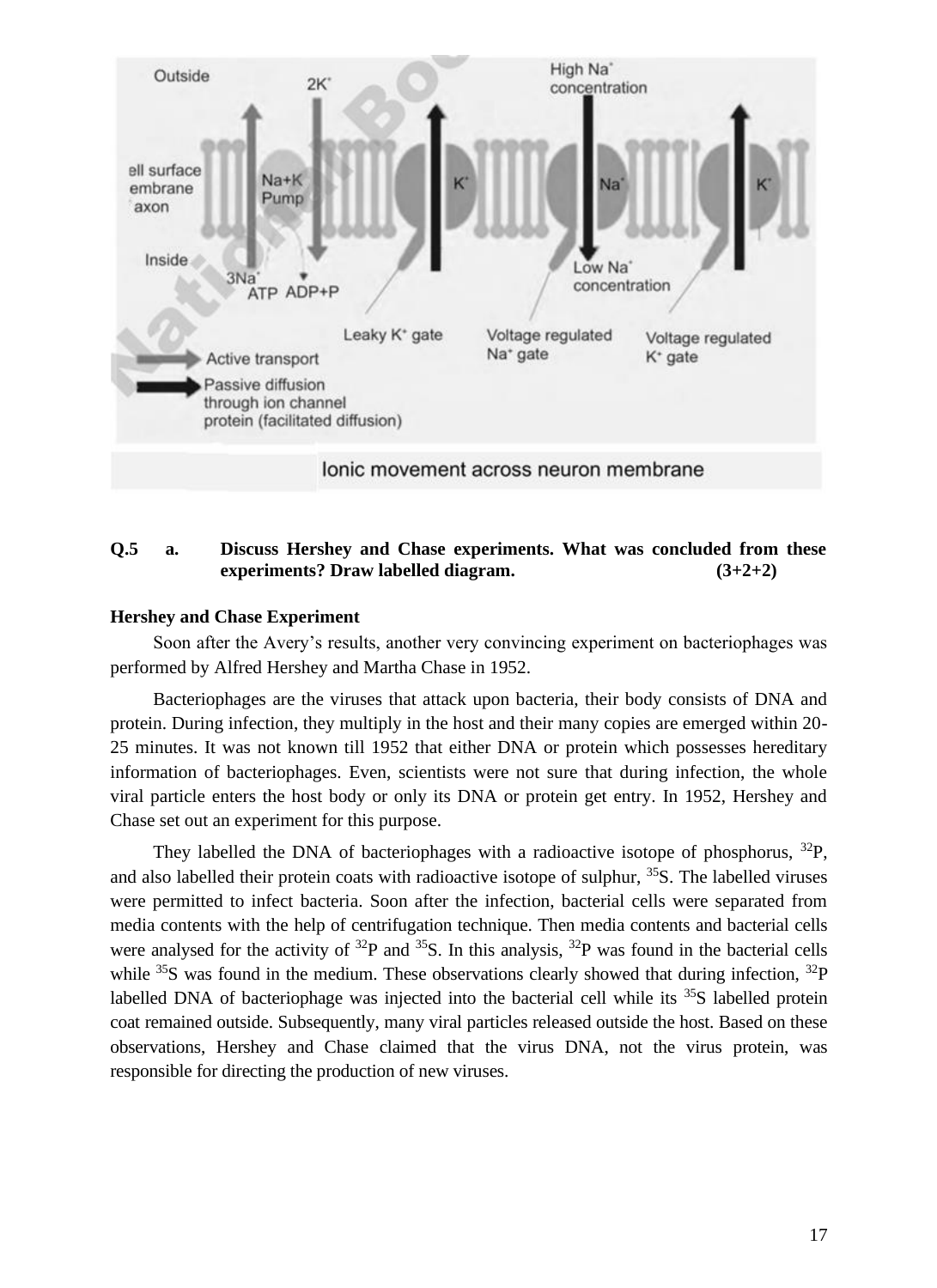

b. **Figure shows placenta connecting foetus to uterine wall.**

![](_page_17_Picture_2.jpeg)

#### i. **Describe the structure, purpose and development of placenta along with its hormonal role during pregnancy. (4)**

#### **The Placenta**

The placenta is the organ that provides nutrients and oxygen to the embryo and helps dispose of its metabolic wastes, formed of the embryo's chorion and mother's endometrial blood vessels.

#### **Structure of placenta**

The structure of the placenta consists of tissue from foetal part and maternal part. The **foetal part** consists of **chorionic villi**. This increase surface area for absorption. The **maternal part** consists of projections from endometrium. The placenta begins to develop upon implantation of the blastocyst into the maternal endometrium. The outer layer of the blastocyst becomes the trophoblast, which forms the outer layer of the placenta. The placenta grows throughout pregnancy. However, development of the maternal blood supply to the placenta is completed by the end of the first trimester of pregnancy (approximately 12–13 weeks). At this